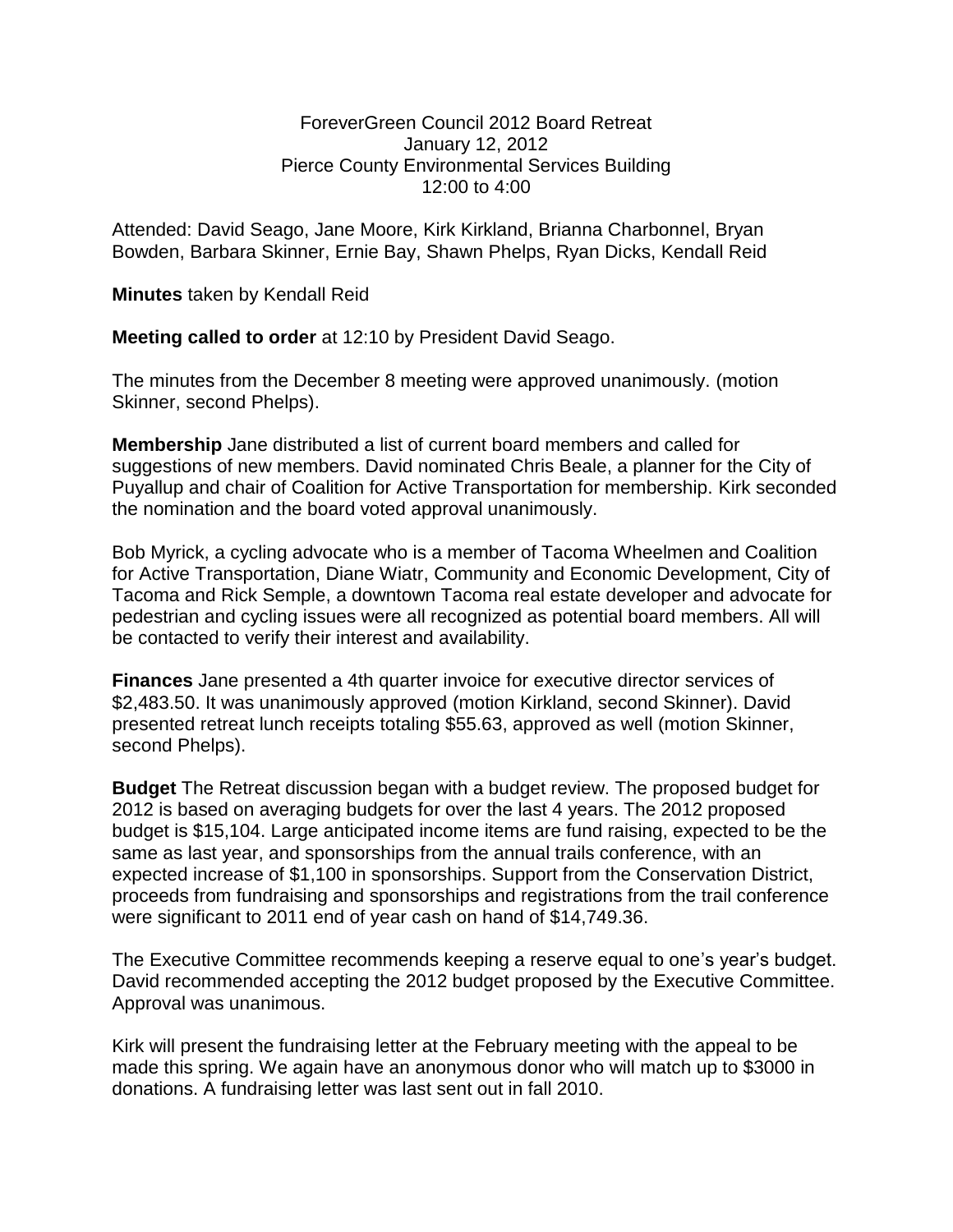**Short Term Goals** Kirk reviewed the 2011 goals and objectives. Several objectives are completed; others have come to a stopping place. The Open Space Task Force has completed its work. There is not a plan to seek legislation for trail funding this year. An agreement with the Puyallup Tribe to provide a trail from First Creek through McKinley Park is not going forward. Fife does not anticipate being involved with building trails and will design bike lanes to provide connection between Tacoma and Puyallup.

The following 2011 goals are still active and will be reviewed at the February board meeting:

Develop support from the Pierce County Parks and Recreation's Citizen Advisory Committee for the trail priorities list developed cooperatively by ForeverGreen, Foothills Coalition and Tacoma Wheelmen Bicycle Club.

Participate in the implementation of the City of Tacoma's Mobility Plan.

Participate in the Pierce County Park Leadership Task Force.

Work with Puyallup to connect a trail to Tacoma.

Hold Pierce County Trails Conference.

Secure funding for the ForeverGreen budget and develop a five-year funding plan.

Build support for Pierce County trail funding.

Refine the process for soliciting funds from private donors.

Develop a product and/or service to demonstrate ForeverGreen's goals when soliciting funds.

Develop a case statement for trails.

Improve outreach, communication and public relations with Pierce County communities, trail advocates and supporters, specifically the Foothills Trail Coalition, Coalition for Active Transportation and Tacoma Wheelmen and participate in the Pierce County Executive's Environmental Advisory Council. Insure that the ForeverGreen website makes information available to support its outreach and communication goals.

Shawn talked about Complete Streets in relation to FG's goals. Jurisdictions adopting Complete Streets ordinances would support access for all users to all locations, streets and roads would be designed to accommodate non-motorized transportation. Barbara discussed the need for cooperation between schools and jurisdictions to insure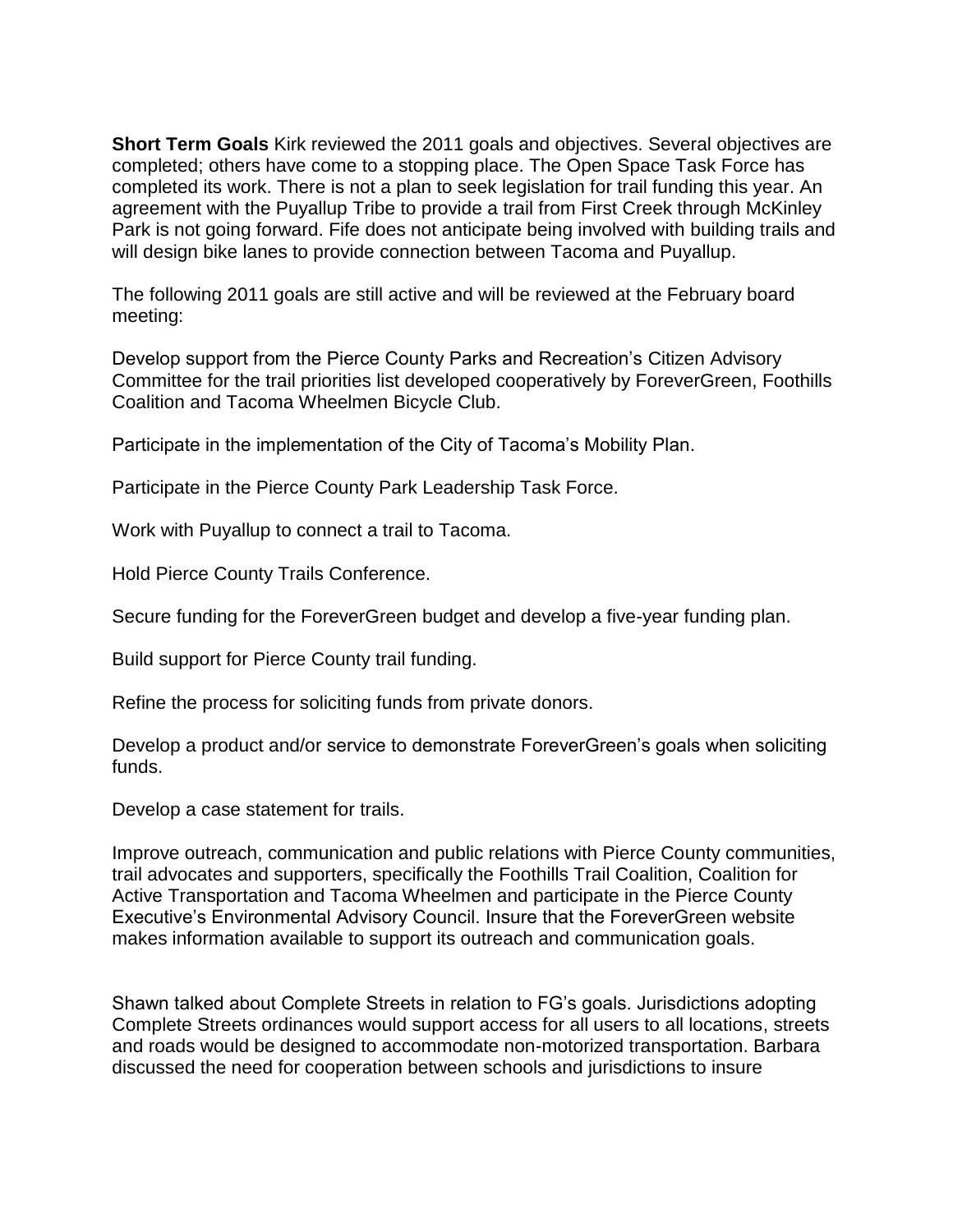pedestrian and bicycle access for students. Safe Routes to School is the program that recognizes the need for bike lanes and sidewalks.

Shawn talked about the relationship between the updated Pierce County bike map which shows existing facilities and the FG trail map, which might continue to anticipate future bike lanes and trails. Ernie suggested that the FG web site map would allow for a greater level of detail than is possible with the paper version.

Discussion followed on the Coalition for Active Transportation's participation in the \$800,000/5 year Community Transformation Grant to the Tacoma and Pierce County Health Department. The goals are to:

Help get Complete Streets adopted by as many jurisdictions as possible.

Support non-motorized transportation plans

Get health & transportation components added to Comprehensive Plans

Jane will bring the discussion of FG short term goals back to the board in February.

**Vision and Mission Statements** David presented the vision and mission statements for review. After active discussion both statements were approved unanimously.

Ryan discussed whether a different name for the Council and a different focus should be considered in relation to changing discussions about the place of health in transportation policy and the economics of transportation. Barbara and Ernie reviewed the history of the organization and its recognition of the unique value of trails for recreation.

**Conference** David discussed what we want to accomplish with the conference. Valuable information sharing could take place without the expense of a dinner event. Ways to encourage broader public participation were discussed with a consensus that broader participation is an important goal. One participant at the recent conference noticed that few young people were involved. Partnerships with Group Health, Multi-Care and Franciscan were recognized as important as was a connection with non-bike specific non-motorized transportation groups. A conference date late in the year would allow adequate time for planning and publicity.

**Reports** Brian said the National Parks Service Rivers and Trails Program has a strong component of outreach to adjacent communities. He called our attention to the Call to Action Movement Toward 2016, 45 actions items in preparation for the 100th birthday of the National Park Service in 2016. Connecting Communities to Parks is one of the concepts that has a strong resonance for FG.

Jane mentioned HB2370 an initiative to add health into transportation goals.